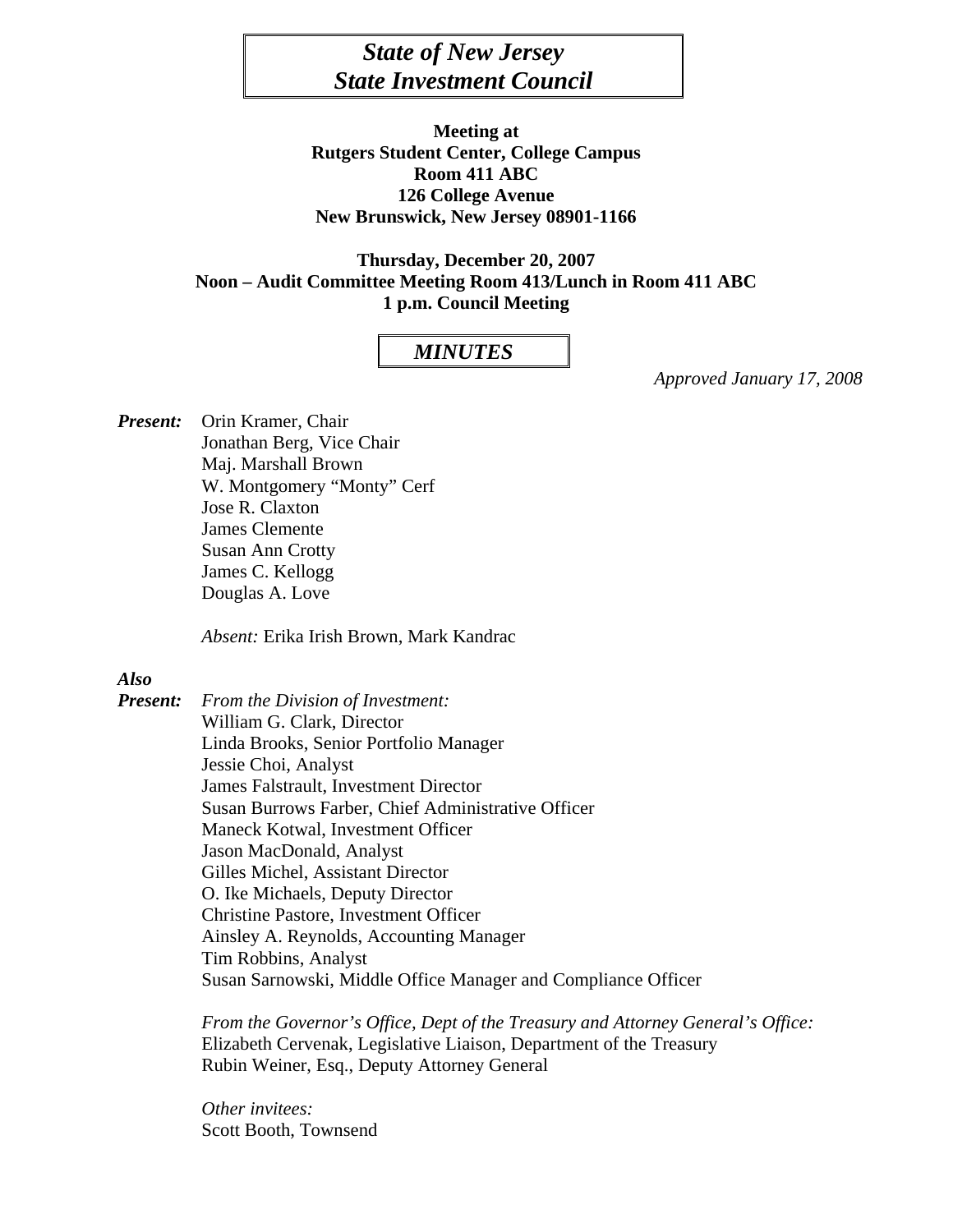*Also* 

*Present:* Pete Keliuotis, SIS Harshal Shah, SIS **Daniel Stern, Cliffwater**  *Members of the Public:* Frederique Adam-Jupillat, LPS Jamie Barker, Revenue Karin A. Bauer, DEP William S. Bauer, Jr. DOE Gloria Jean Berry Morris Y. Boakai, OPD Shirley Bryant, L&PS Vonda Brunsting, SEIU Russell Caffey, CWA Staff Jose Cardona, TESC Dorothy Carl, Revenue Adam L. Cataldo, Bloomberg Shaunelle E. Clark, Revenue Clifford S. Cooper III, NJ DOBI Dennis Corny, PhD Barbara Counts. ELEC Paul P. Curcio, P&P Harvey Grossman, Banking and Insurance Jeff Grossman, DOI Deborah Jacobs, MVC Sandy Johnson Richard Klockner, NJPSA Nikk Kriss Peter G. Maurer, Pensions Mitchell Mercer, DSS Mary Ann Mesics, DOE Anthony F. Miskowski, Member, CWA Local 1033 Clayton Mull Doug Newsome Shameko Palmer, Revenue Dale E. Parichuk, LPS Frank Percoskie, DOBI Rae C. Roeder, President, Local 1033 John Ruth D. M. Sanders, NJMVC Rodney Stevens, Division of Revenue John Strachan, NJDHTS Raymond E. Weicker, NJ DOBI Marianne Wintens, DOE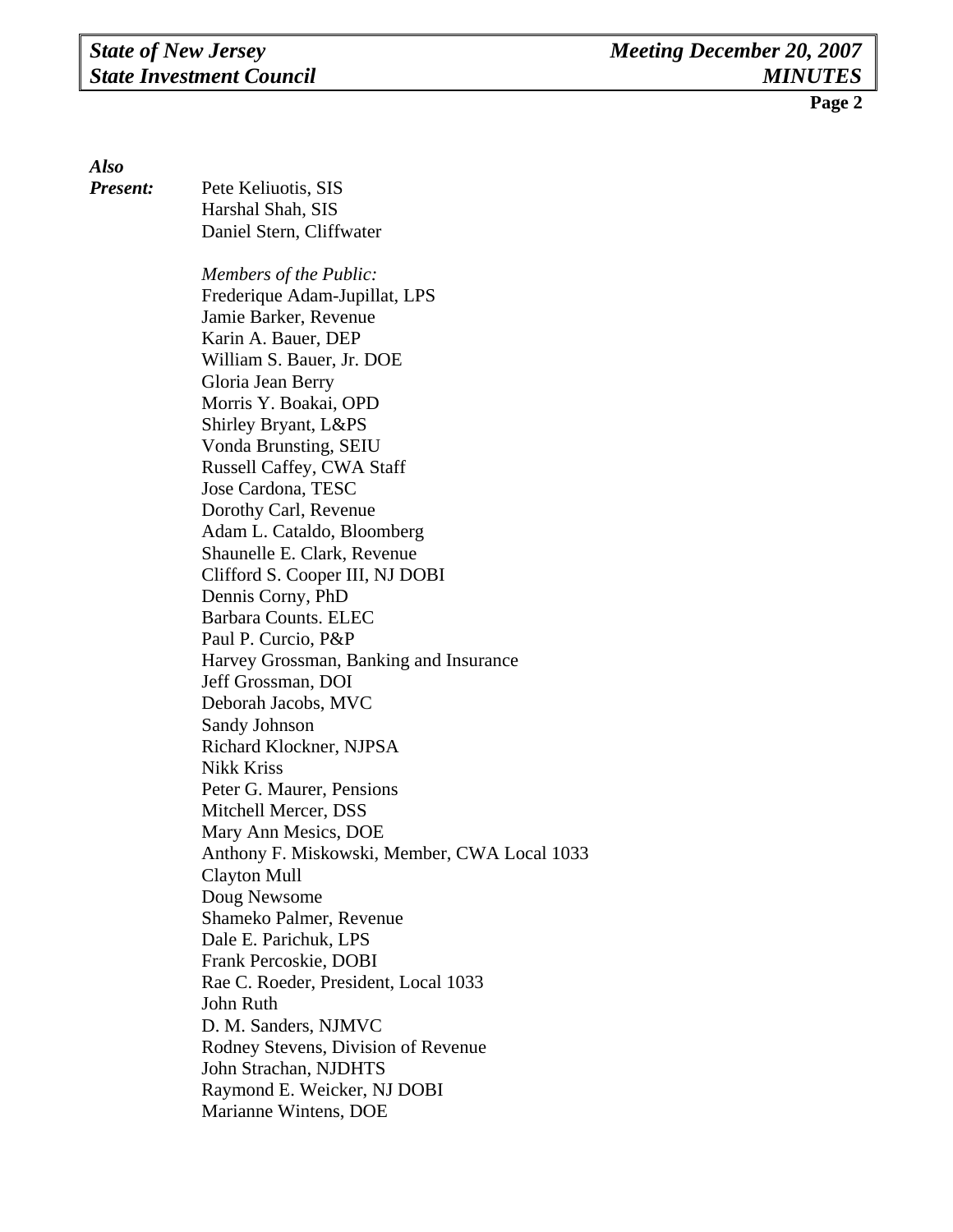# *I. Call to Order*

Chair Kramer called the meeting to order at 1:12 p.m.

### *II. Notice of Meeting*

 Interim Council Secretary Susan Burrows Farber reported that in compliance with the Open Public Meetings Act, *NJSA 10:4-1 et seq.,* notice of the meeting scheduled for December 20, 2007 was sent by mail deposited in the post office, by facsimile and email on December 4, 2007. A copy of the notice is on file as posted in the Division and sent to the Council, the **Times of Trenton**, **The Star-Ledger**, the **Bergen Record**, the **Courier Post**, and Secretary of State.

#### *III. Approval of Minutes*

The minutes of the regular meeting of the Council and of the Executive Session of the Council, both held on November 15, 2007 were unanimously approved on a motion by Mr. Kellogg, seconded by Dr. Love. Minutes of the October 18, 2007 regular meeting as previously approved were amended by the same vote. The amendment corrected the first paragraph of Item VI. New Business, Section A. Proposed Alternative Investments, Item 2. Memorandum. The corrected sentence now reads, "Mr. Scott Booth of Townsend reported on proposed commitments of \$100 million to Five Mile Capital Partners and \$50 million to Tucker Development."

#### *IV. Committee Reports*

*Audit Committee –* Committee Chair Kellogg reported that the Committee had met with KPMG Auditors to discuss fiscal year 2007 "Draft" Financial Statements for the Pension Fund, The Trustees for the Support of Public Schools Fund and the annual Commission Report, and that final financial statements would be forthcoming.

Chair Kramer told the Council that a bill calling for the divestiture of certain state equity investments with ties to Iran appeared certain for passage. He noted that Council had discussions with legislators and interested parties, and the Division had the opportunity to offer comments on the bill, and that as a result the bill under consideration was narrower in its divestiture requirements than originally proposed. Director Clark noted the Division had already divested some qualifying investments under the Sudan divestiture bill. It appears the Myanmar divestiture bill will not be moved by this Legislature.

#### *V. Reports of Director Clark*

*A. Memorandum from Director Clark to the Council, dated December 14, 2007, entitled "Investment Reports."*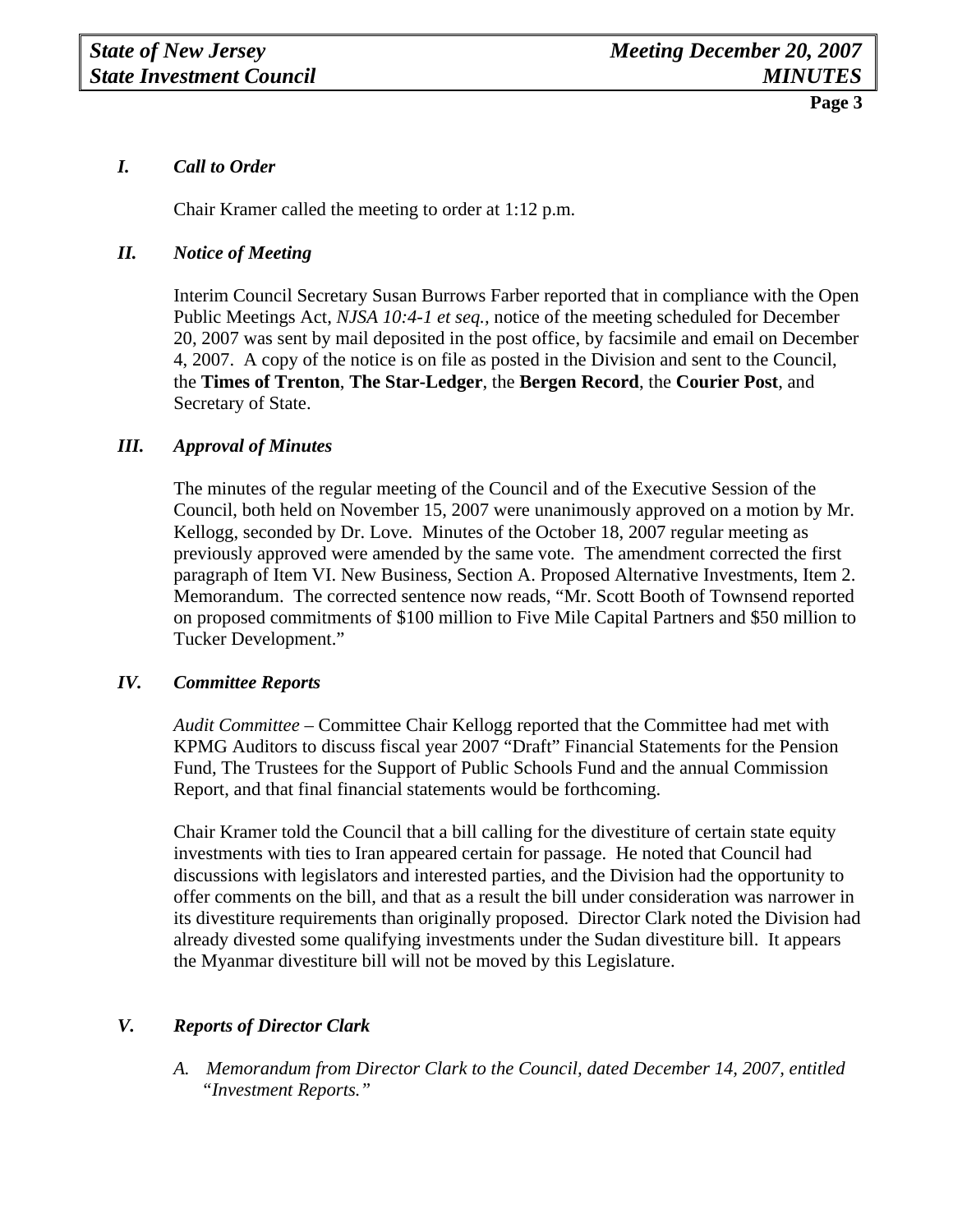Director Clark reported that the fund had a good month within a good year to date, especially relative to the total market. The Division continues to be a net seller of equities, largely in the financial sector. The bond portfolio was up 2.4 percent for the month. It shows a slight underperformance relative to the benchmark for the month because the portfolio has a shorter duration than the index; offsetting that is a credit quality higher than the index on average. He said many new issues with attractive spreads are being carefully considered.

A brief discussion followed on how Division benchmarks address inflation sensitivity, especially for long-term holdings.

Assistant Director Michel said the international portfolio continues to reduce its exposure in the financial sector by selling banks, and has also reduced its exposure to Japanese equities.

Chair Kramer observed that the Division's reduction of equities is consistent with the movement in asset allocation by other major state pension funds. He noted that the Texas Teachers Fund, which formerly had an investment strategy similar to New Jersey's historical approach, had recently announced its intention to place 30 percent of assets in alternative investments in the next three years, and that CalPERS was also moving aggressively in the same direction. Mr. Clark noted the investment plan to be presented to the Council in January supported this direction but not as aggressively nor as rapidly as the change sought by other large funds.

Because some audience participants had expressed a need to leave the meeting early, Chair Kramer asked that the update on the Cash Management Fund be presented next.

#### *For the Information of the Council*

1. Presentation by Senior Portfolio Manager Brooks dated December 14, 2007, entitled, "Update on New Jersey's Cash Management Fund."

Director Clark reminded the Council that the Division did not have any direct exposure to asset-backed commercial paper in the Cash Management Fund, having divested the little it did have by September. He then introduced Linda Brooks, Senior Portfolio Manager for the fund who has managed the fund for the past 16 of her 27 years with the Division.

Ms. Brooks' presentation is attached to these minutes. She reported that all 21 counties participate in the fund, and municipal participation varies. She noted that the yield on the Fund tends to track the market but with a slight lag, so that the Fund can often outperform checking accounts and CDs when rates are declining.

She reported that the Division's policies are stricter than what state regulations require. The Division maintains an internal approved list of permissible CD and CD issuers, with each issuer having a credit limit tied to its short-term and long-tem credit ratings.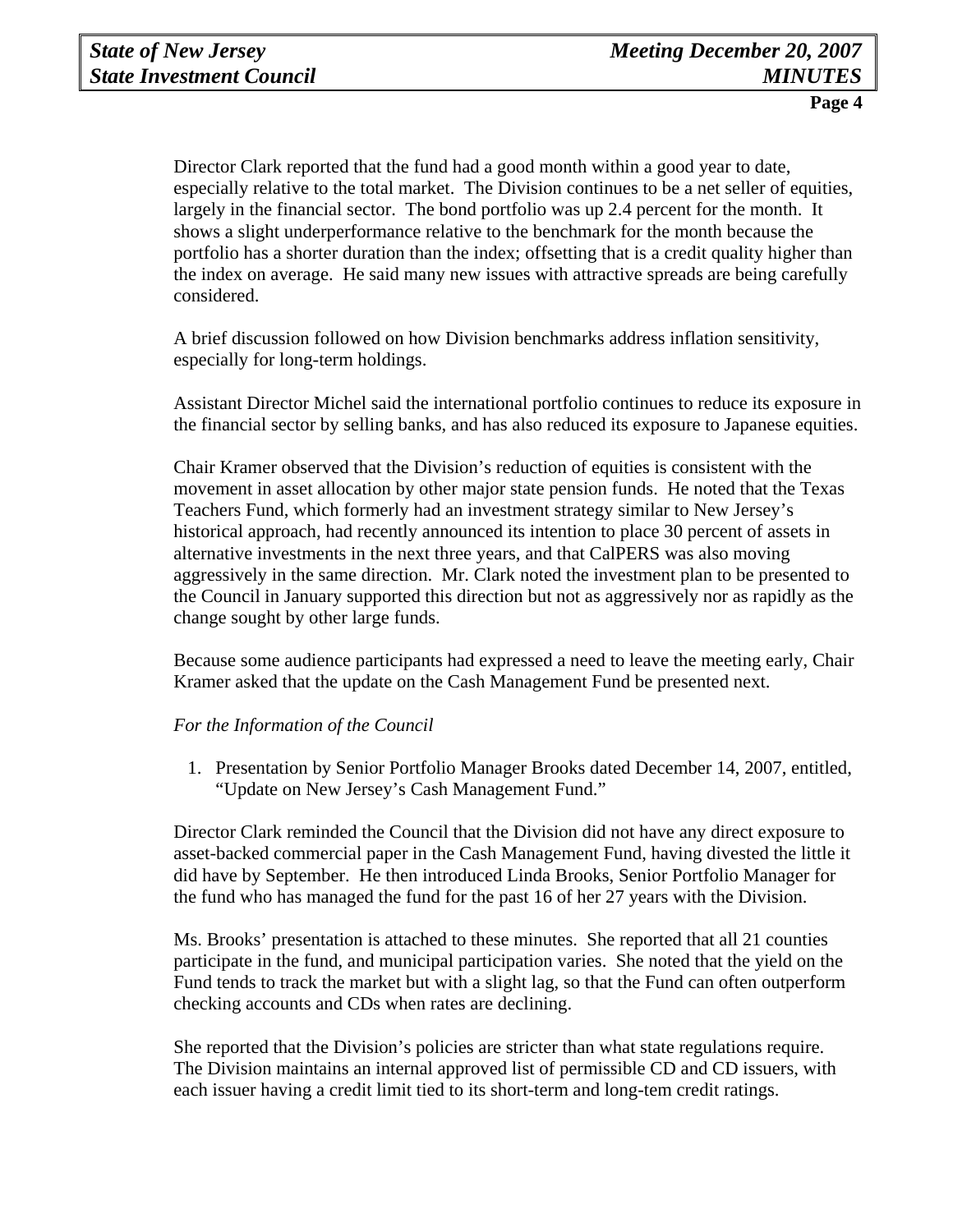Ms. Brooks noted that in addition to eliminating asset-backed paper over the summer, the Fund followed up in November by reducing its CD exposure, partly in reaction to the writeoffs that were beginning in the financial sector.

Mr. Cerf saluted the team for the fund's performance, noting that the recent experience of other public funds has shown that under certain market conditions, not losing money can also be something deserving recognition.

Director Clark noted that the losses experienced by other public funds were in an asset class no one expected to be touched by the credit crisis. He said the Division tended to be suspicious of asset-backed paper, and a DOI team met weekly to assess the transparency and worth of all opportunities presented. He noted that the outside managers who support the Division played a key role in keeping the Division on the cutting edge of market developments so that DOI was able to perceive credit problems early enough to take corrective actions. As the market situation appeared to worsen in the spring, he said, the Division began to lower investment and maturity limits. In August, the Division refused to invest in any additional asset-backed paper, and allowed what it did own to expire without penalty.

# *VI. Public Comment*

Two audience members who had submitted speaker request forms prior to the meeting were invited to address the Council.

Mr. Raymond Weicker said as a banking and insurance examiner he regularly analyzed alternative investments and risk management models. He noted that while the logic for alternative investments was "compelling," risk could not be measured by loss alone. He said due diligence on such investments was critical, and said the public meetings provided little explanation of the quantitative or qualitative methods used in such decisions. His point was acknowledged by several Council members, who noted that behind every Council meeting was a meeting of the Investment Policy Committee which permitted a thorough examination of investment proposals, and that behind the Committee's meetings was extensive staff time on due diligence in selecting investments proposed. Ms. Crotty suggested that the Division post its due diligence criteria on the website to supplement the Council's summary discussions of investment decisions.

Mr. Anthony Miskowski, a member of CWA Local 1033, described hedge fund investing as "immoral, unethical and illegal." He cited examples of alternative investments under federal investigation and suggested more time be spent on identifying the special interests behind such companies. Mr. Kramer said the Division did understand the hedge fund companies and their strategies before making any investment. He noted it was ironic that so much concern be given to alternative investments following a month when the pension fund lost \$1 billion from public equity investments with corporations that are theoretically highly regulated but that can provide even less transparency to the investor.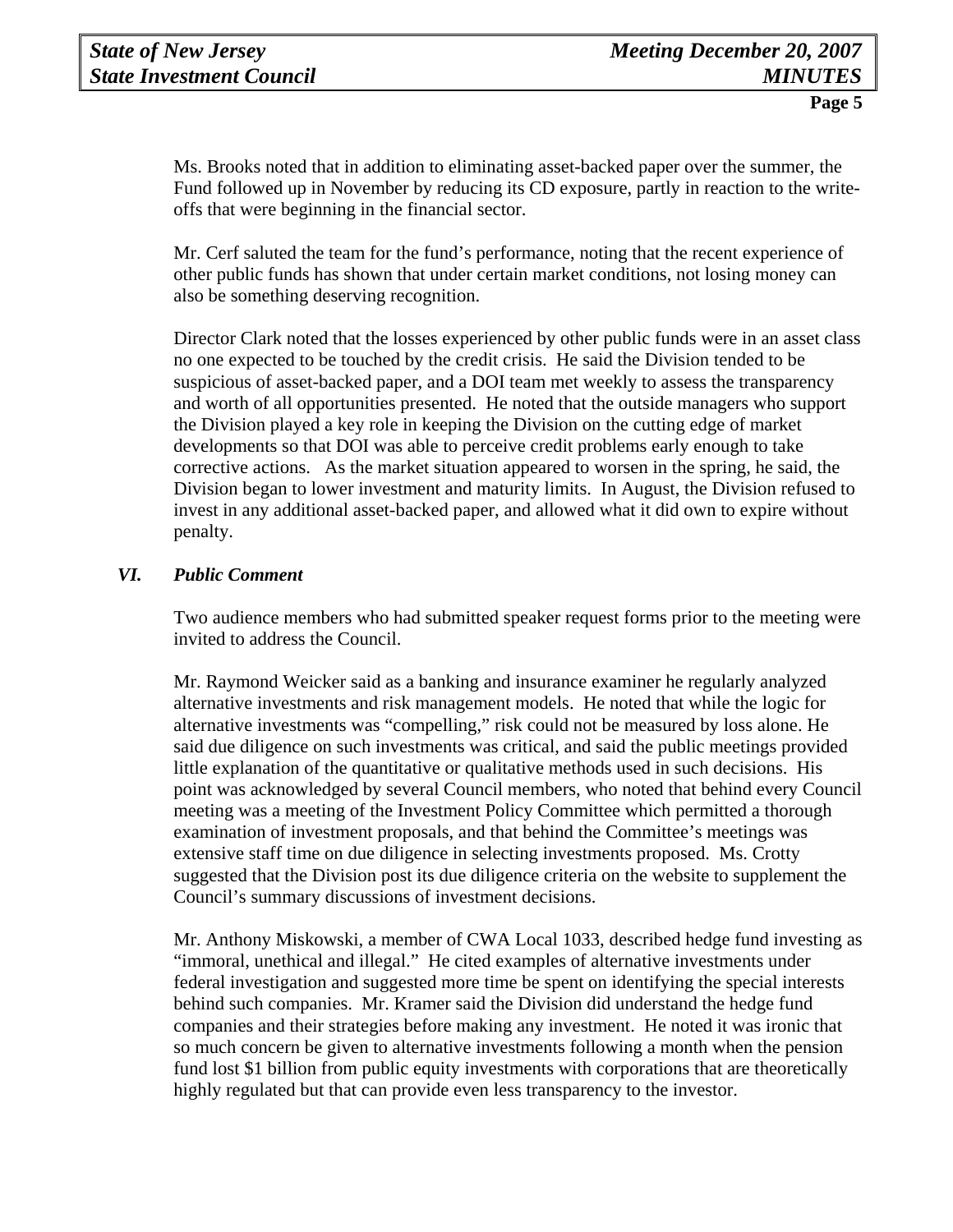### *VII. Pending Matters*

There were no pending matters.

#### *VIII. New Business*

- *A. Proposed Alternative Investments*
- 1. Memorandum from Director Clark to the Council, dated December 14, 2007, entitled "Proposed Hedge Fund Investments in Level Global, LP and Pendragon (Lancelot II) Fund, LLC."

Mr. Daniel Stern of Cliffwater reported that Level Global was a long-short fund with returns that had historically exceeded those of the equity market, with less volatility. He said terms for the fund had become more favorable than when it was first examined in 2006, prompting the current proposed investment of \$75 million. He said about 85 percent of the fund was in U.S. stocks, about half in large cap.

Mr. Stern said the proposed \$75 million commitment to Pendragon represented the first non-U.S. hedge fund recommended to the Council. The fund follows an eventdriven strategy focused on European companies, and is primarily invested in equities with some bonds.

2. Memorandum from Director Clark to the Council, dated December 14, 2007, entitled "Proposed Private Equity Investments in The Resolute Fund II and Carlyle Mezzanine Partners II."

Mr. Hershal Shah of SIS said the proposed investment of \$75 million with Carlyle Mezzanine was a "re-up" with that team. The previous commitment is performing to plan, and Mr. Shah said the terms for mezzanine investments have become even more attractive. A brief discussion of carry terms followed. Mr. Kellogg suggested the Division seek more opportunities in the mezzanine arena to help good companies having trouble securing financing.

Mr. Shah said the Resolute Fund was led by a highly experienced and successful team that had been investing together in private equity since the 1970s, with a strategy of building companies over the long-term and making a value-added exit. The proposed commitment was \$100 million.

3. Memorandum from Director Clark to the Council, dated December 14, 2007, entitled "Proposed Real Estate Investment in the AEW Core Open-End Fund."

Mr. Scott Booth reported that the proposed \$100 million commitment to AEW would be a second investment with this management team in a newly formed, open-ended commingled fund. The firm initially raised \$800 million of seed capital in early 2007 for this same fund from a select group that included the Division.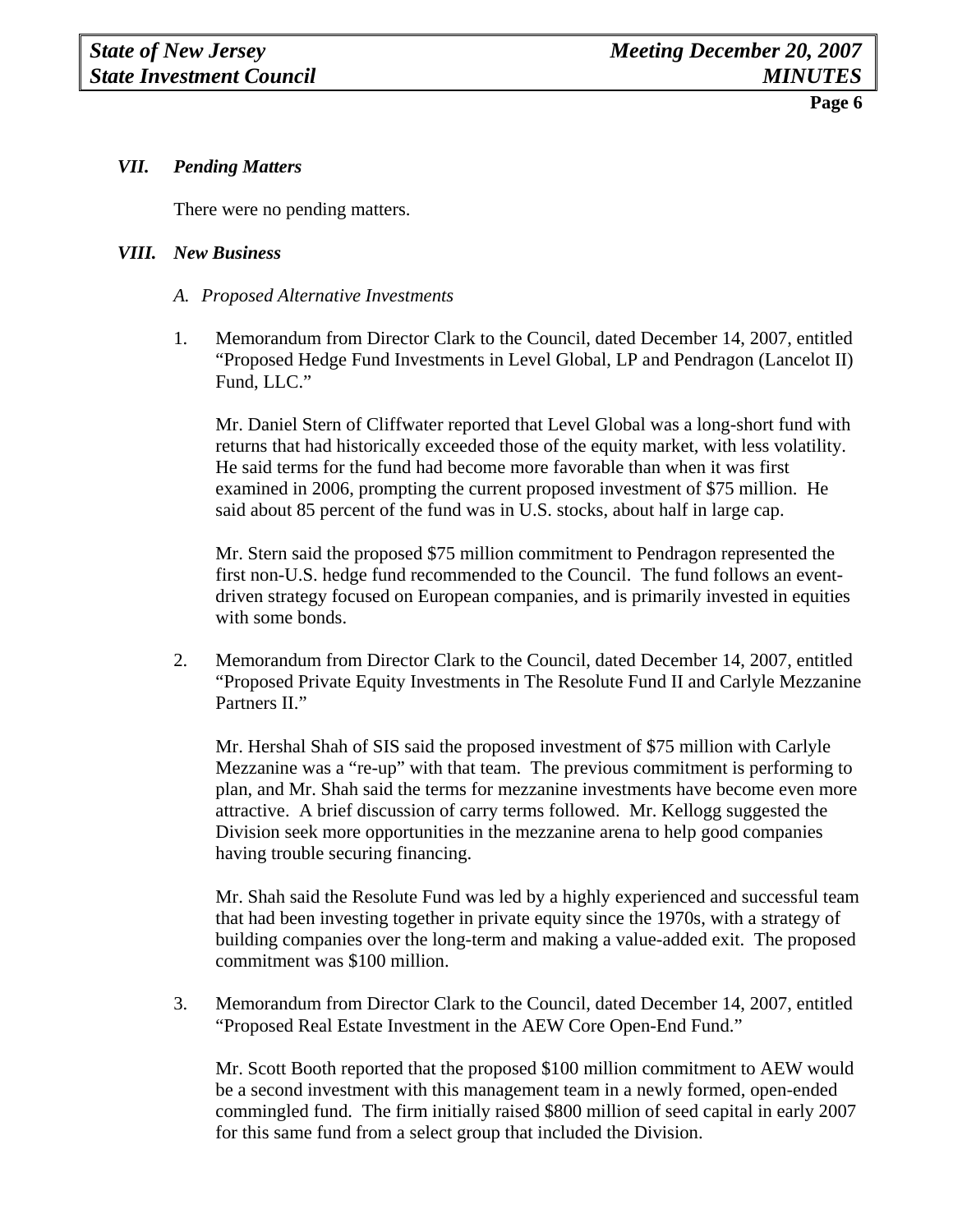*Ms. Crotty departed from the meeting at this point* 

# *B. For the Approval of the Council*

1. Memorandum from Compliance Officer Sarnowski to the Council dated December 7, 2007, entitled, "Broker/Dealer Eligibility Policy."

Director Clark said the Division proposed eliminating the minimum net capital requirement and instead use a broader set of criteria in broker selection, consistent with the practice of other funds. The change would permit transactions in smaller companies and allow the use of smaller brokers, resulting in improved service. The policy was unanimously approved on a motion by Mr. Cerf, seconded by Mr. Claxton. (Ms Crotty was not present for the vote.)

## *C. For the Information of the Council*

1. Memorandum from Chief Administrative Officer Burrows Farber dated December 14, 2007, entitled, "Corporate Governance and Proxy Action Update."

Ms. Farber reported on House passage of a broad energy bill with specific standards for reducing greenhouse gas emissions, consistent with the appeals of the SIC as signatories in a Nov. 15, 2007 letter to Congress from a coalition of major institutional investors.

The Council voiced its support for signing onto the global Carbon Disclosure Project, involving a coalition of major private and public investors in a campaign requesting improved disclosure of greenhouse gas emissions data and climate-related risks and opportunities from the world's largest corporations. Ms. Farber offered to provide follow-up details by email. (This email was sent to the Council on Dec. 21, 2007.)

2. Memorandum from Chief Administrative Officer Burrows Farber, dated December 14, 2007, entitled "Investment News Clips for December 2007 Council Meeting."

 Memorandum was acknowledged, with interest expressed in the Pew Trust study of pension funds cited in the articles. (This report was sent to the Council by email on Dec. 21, 2007)

### *IX. Communications*

There were no matters presented on behalf of the Acting Treasurer.